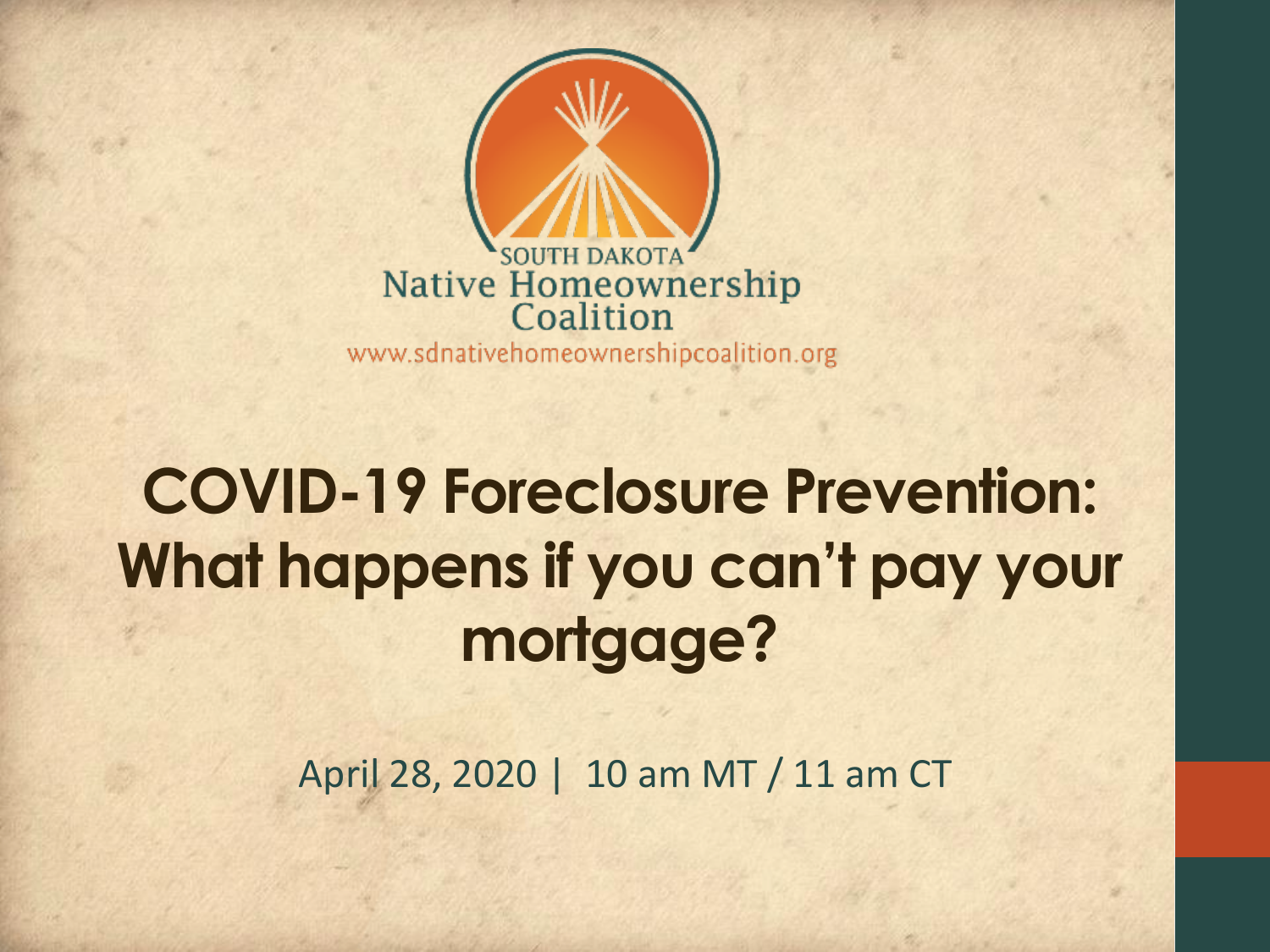## **Welcome**



- •Checking In and Zoom Logistics
- Session Objectives
- •Participant Poll
- •Forbearance Basics
- •Resources
- On the Horizon and Wrap Up

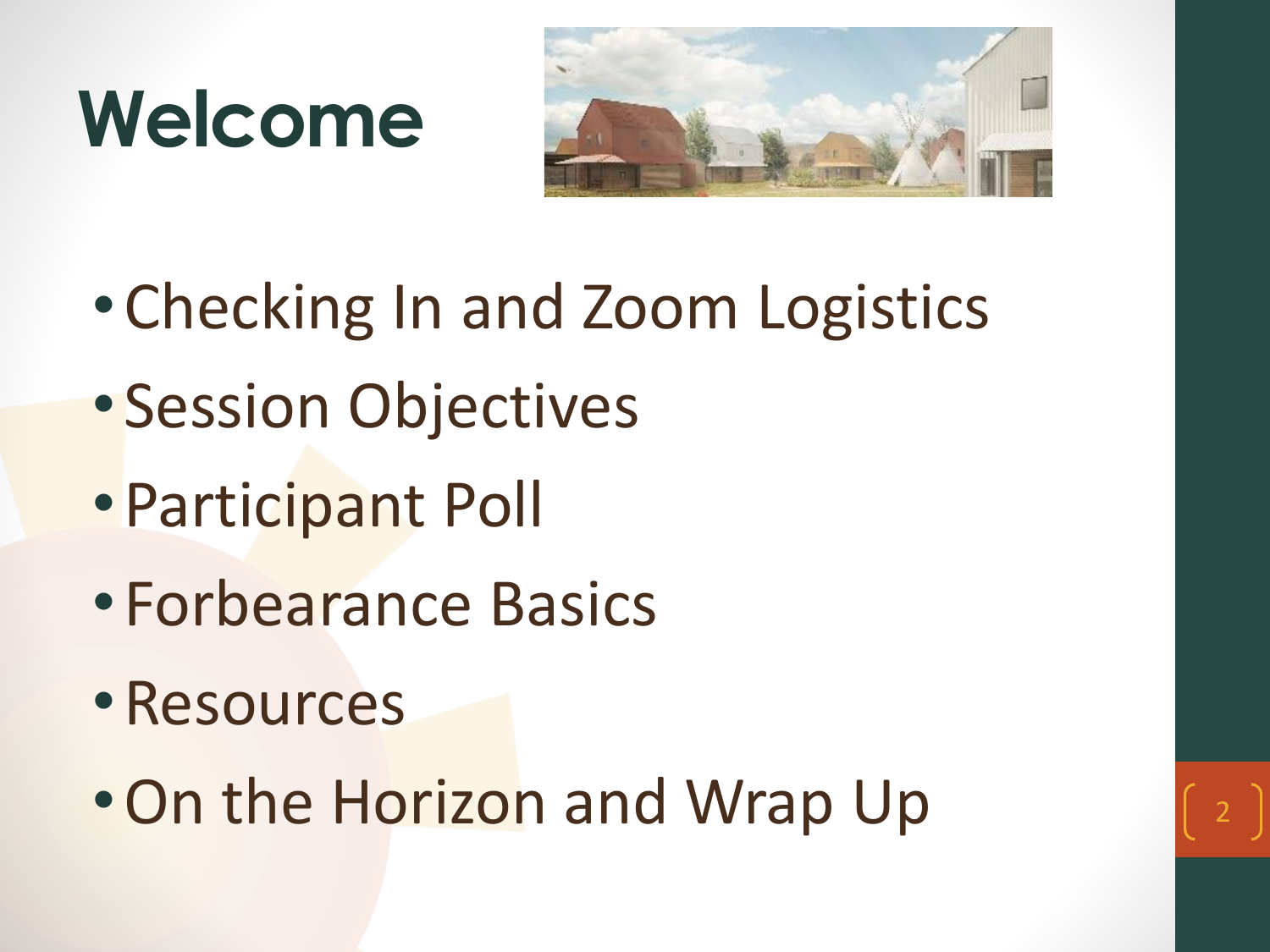#### **How is your week starting off?**

2









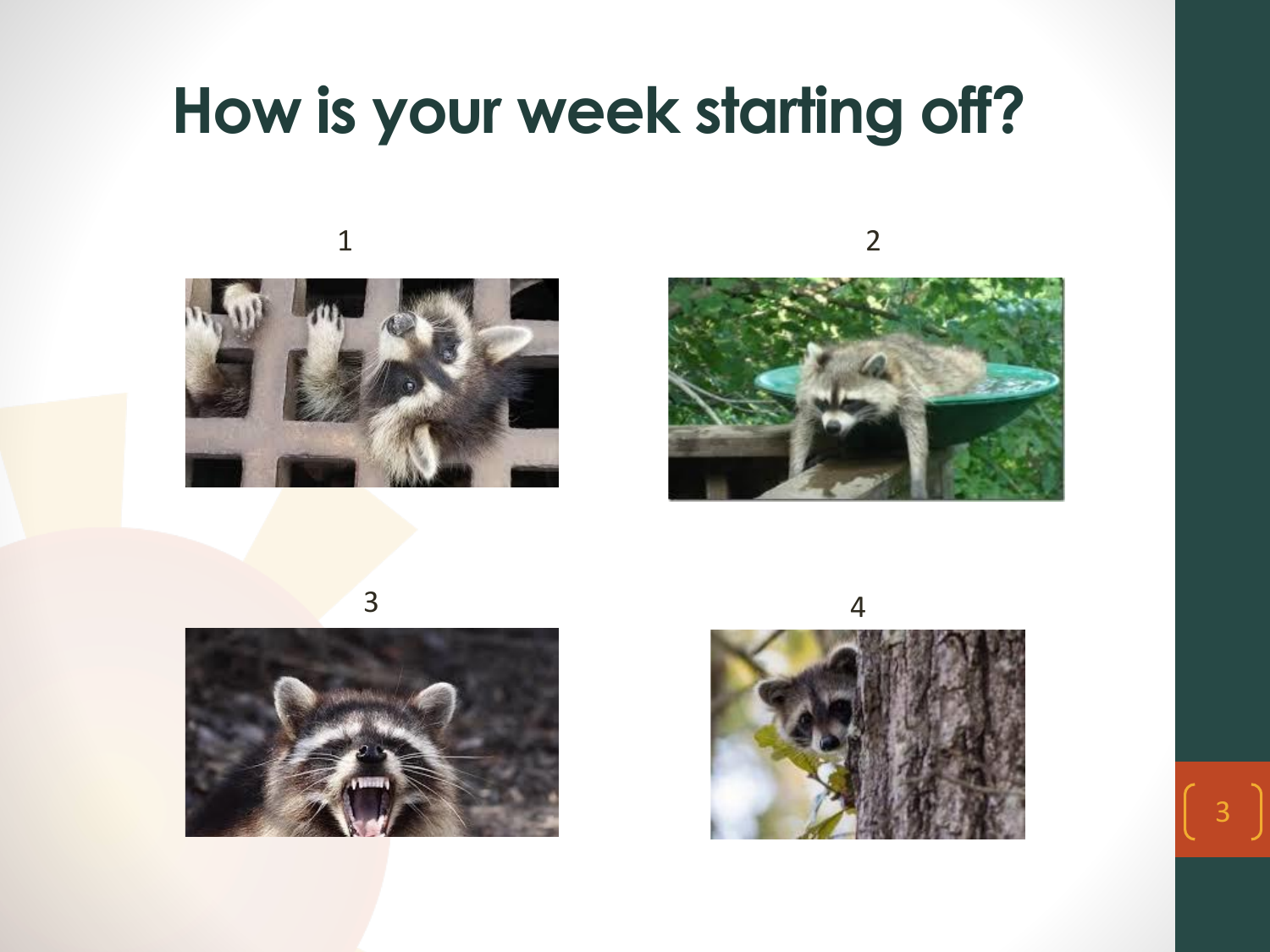# **Using Zoom**

- Mute yourself
- Chat box
- Raise your hand
- Phone users
- Recording session

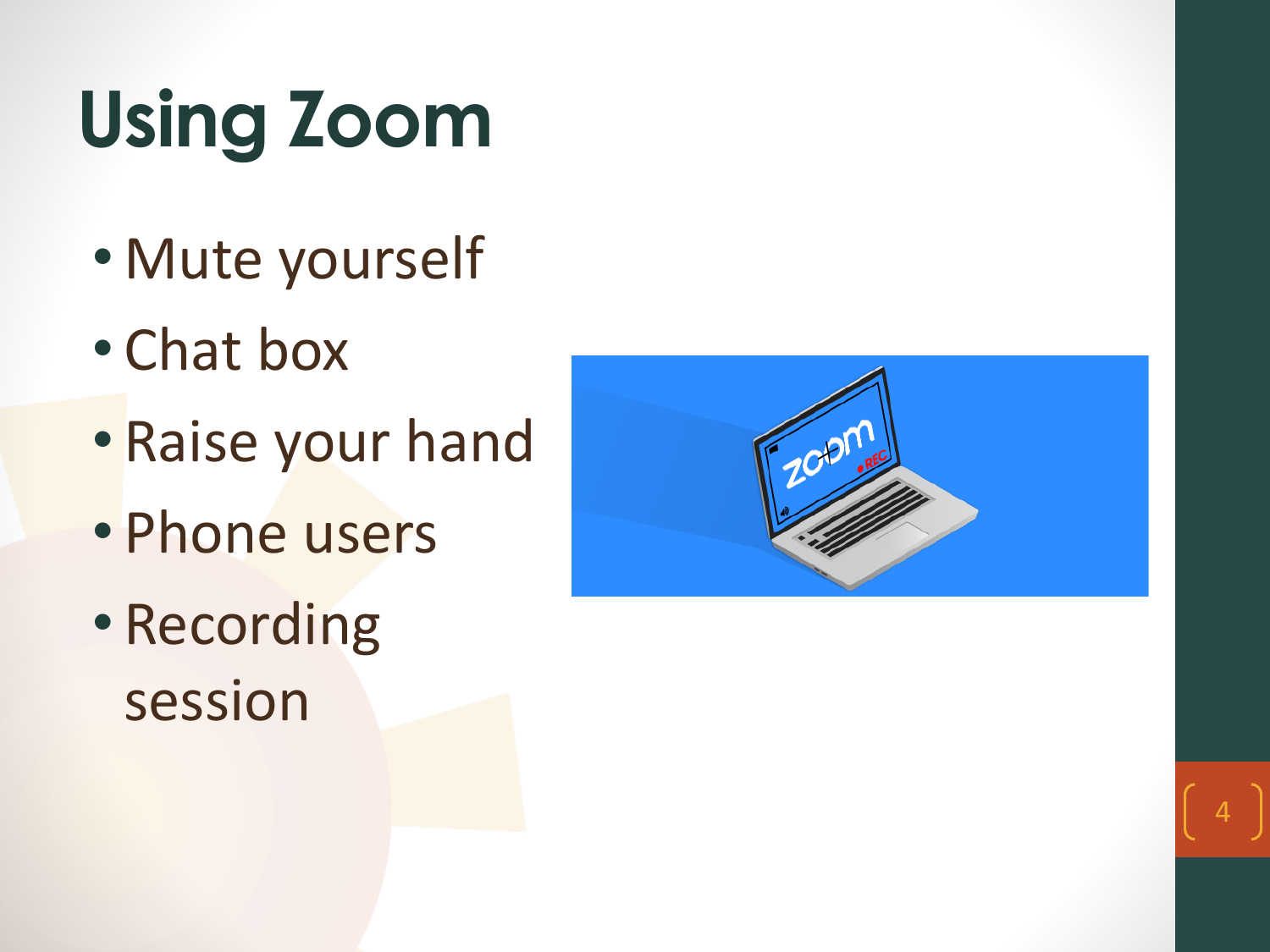

#### **Session Objectives**

- **Empower homeownership practitioners to support mortgage** clients impacted by COVID-19
- **E** Learn about key players and loss mitigation terms
- Support each other to protect Native homeownership assets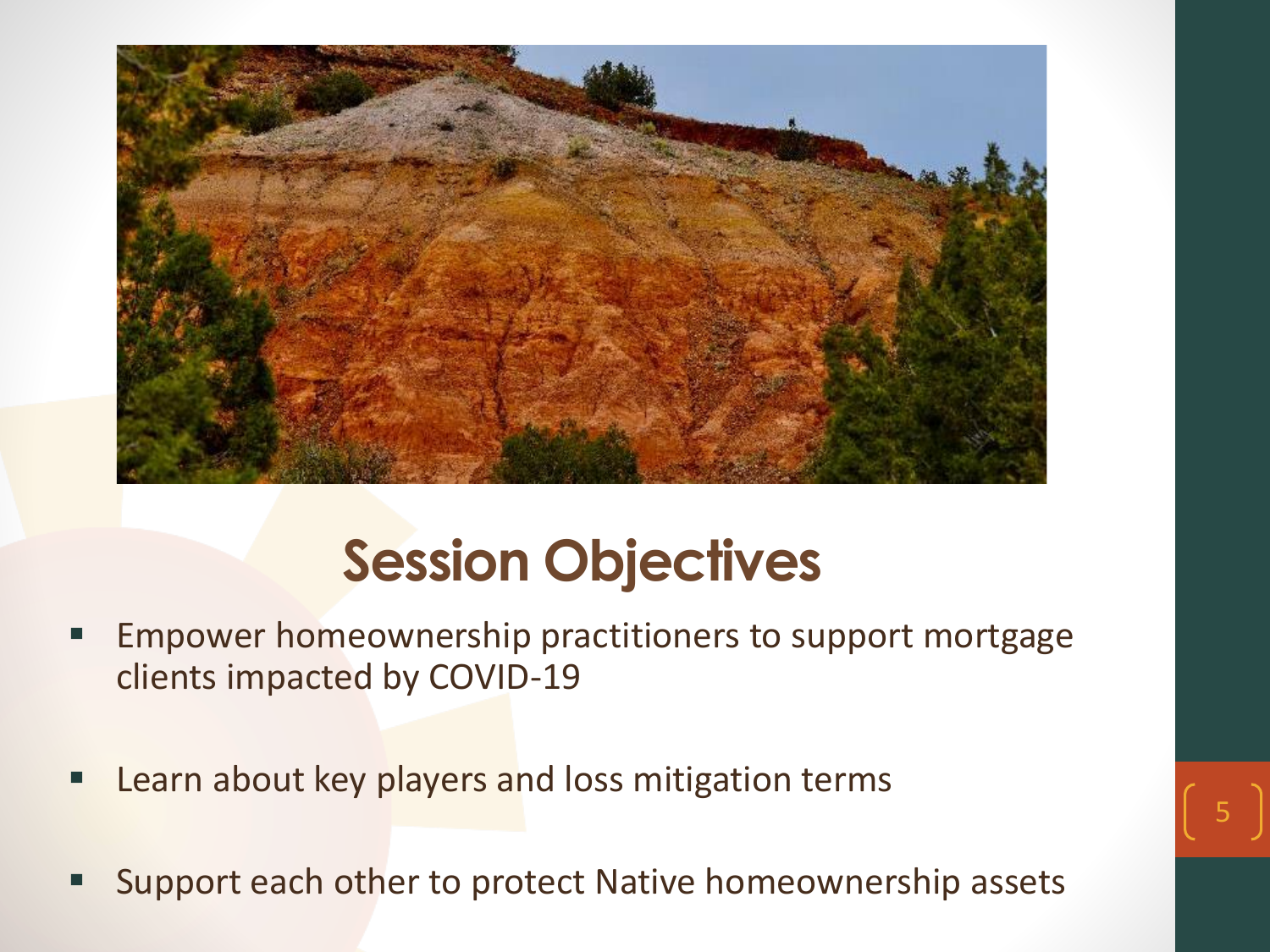## **Poll: What do we know now?**

| <b>Sharing Poll Results</b>            |          |
|----------------------------------------|----------|
| Attendees are now viewing poll results |          |
| 1. What is your favorite color?        |          |
| Red                                    | (0) 0%   |
| Green                                  | (0) 0%   |
| Blue                                   | (1) 100% |

- How many borrowers have contacted you to date to seeking mortgage relief?
- What percentage of your clients do you anticipate having problems paying their mortgage over the next three months?
- How likely are your clients to make a call to their servicing agents to explore mortgage relief options?

**Stop Sharing**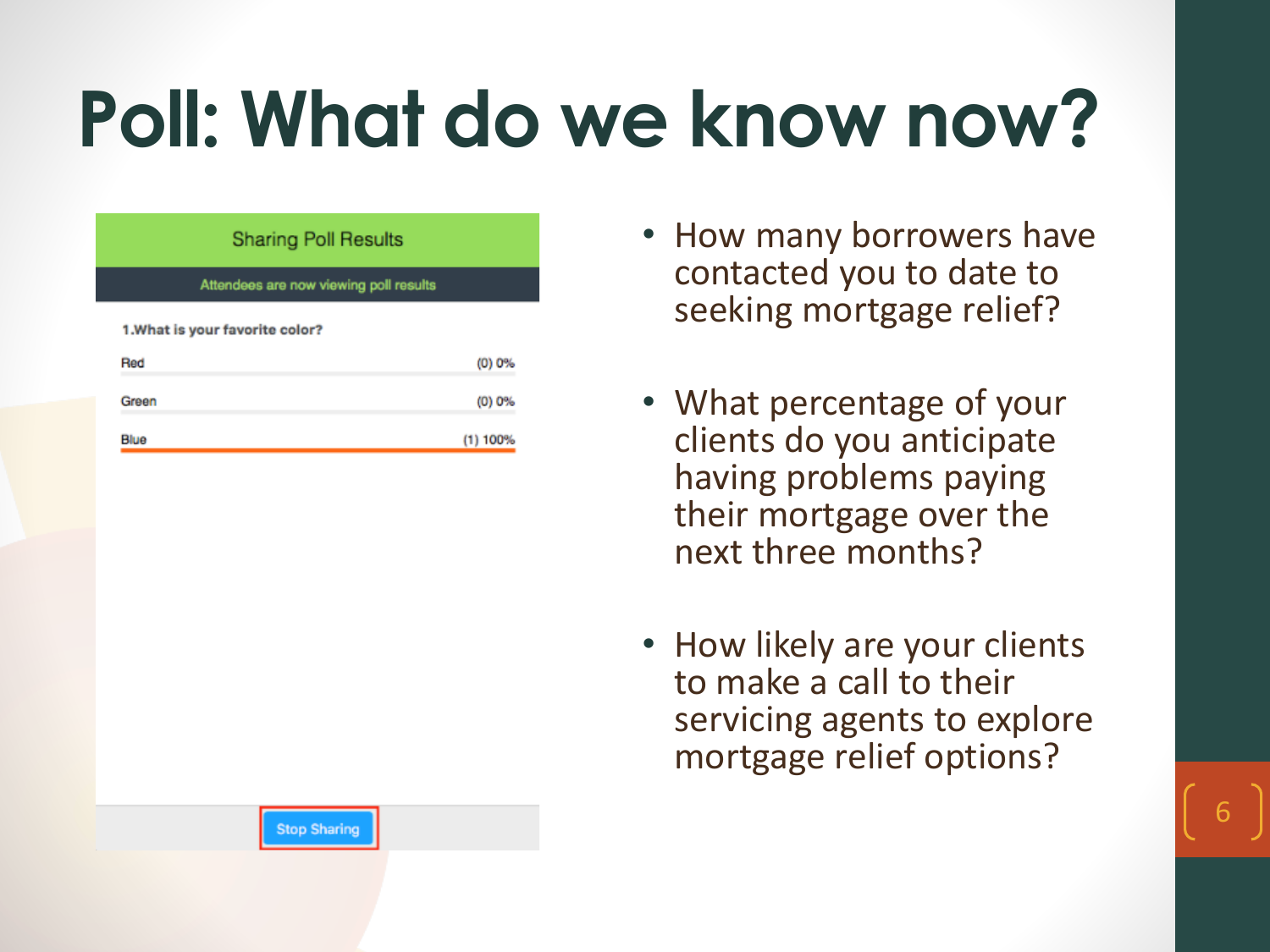# **Today's Topics**

• Lender v. loan servicer

• Delinquency, default, foreclosure

• Coronavirus mortgage relief options

• Resources

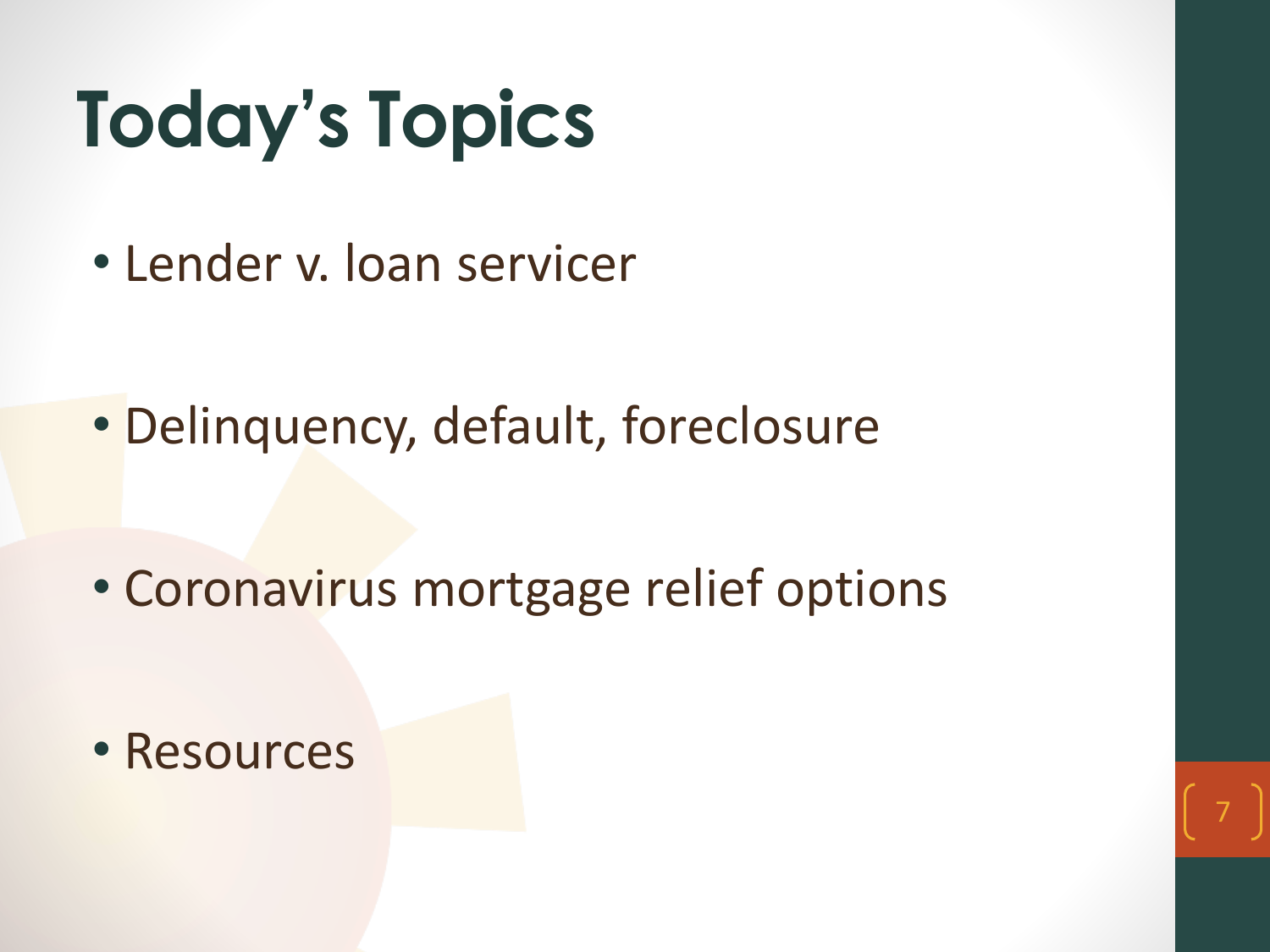## **Who are the players?**

#### **LENDER**

- Makes mortgage loans to borrowers
- Determines whether the borrower has the capacity and willingness to repay the loan

#### **LOAN SERVICER**

- Collects and transfers mortgage payments
- Manages escrow accounts (payment of taxes and insurance)
- Provides mortgage assistance through loss mitigation
- Administers foreclosures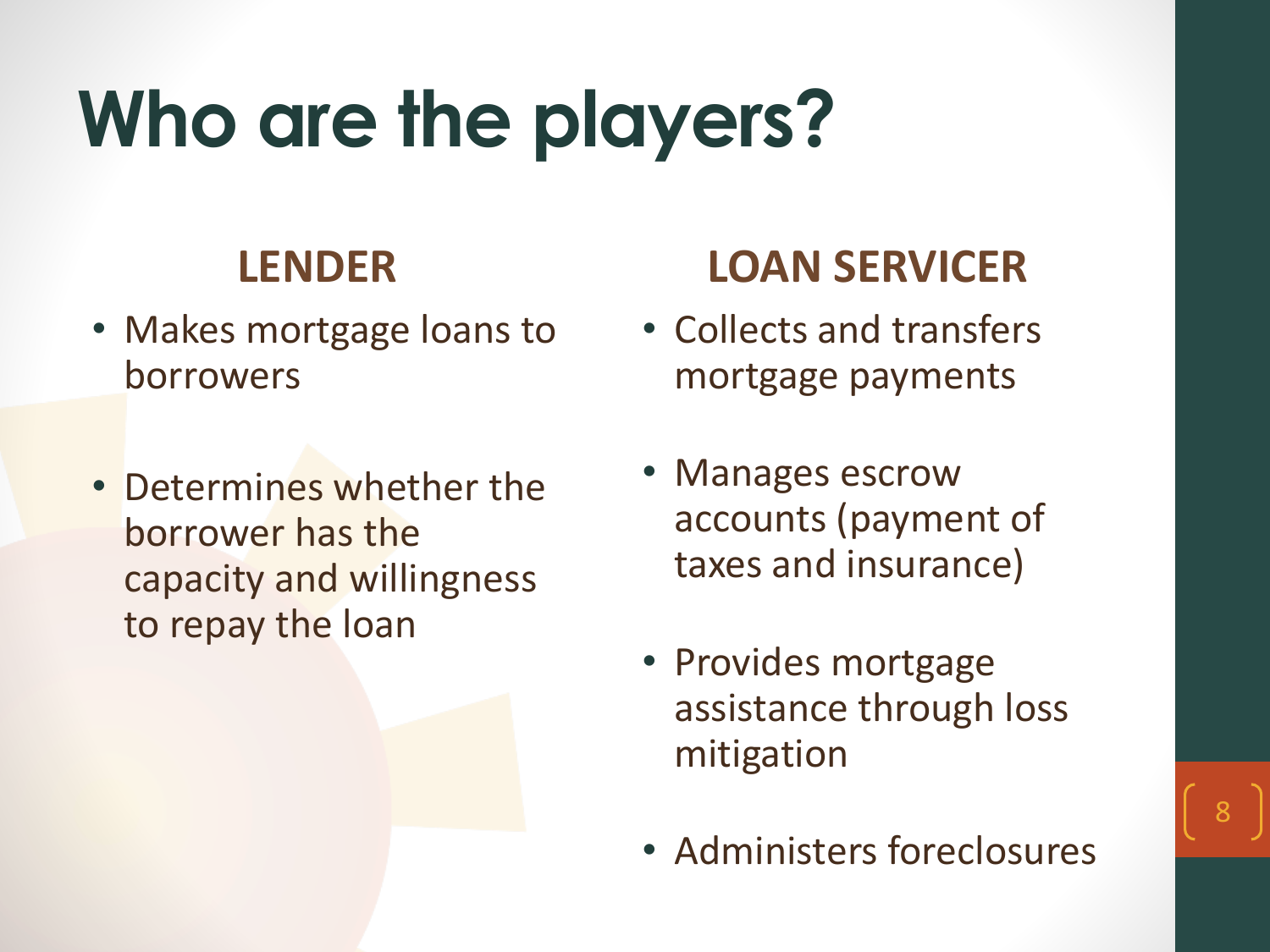## **Who are the players?**

| <b>LENDER</b>                                              | <b>LOAN SERVICER</b>                                                                        |
|------------------------------------------------------------|---------------------------------------------------------------------------------------------|
| <b>Native CDFI</b>                                         | <b>Native CDFI</b>                                                                          |
| <b>HUD Section 184</b>                                     | Varies by lender                                                                            |
| <b>USDA 502 Direct</b>                                     | <b>USDA National Financial and</b><br><b>Accounting Operations Center</b><br>(in St. Louis) |
| <b>VA Native American Direct</b><br>Loan                   | <b>BSI Financial Services</b>                                                               |
| <b>Fannie Mae/Freddie Mac</b><br><b>Conventional Loans</b> | Varies by lender                                                                            |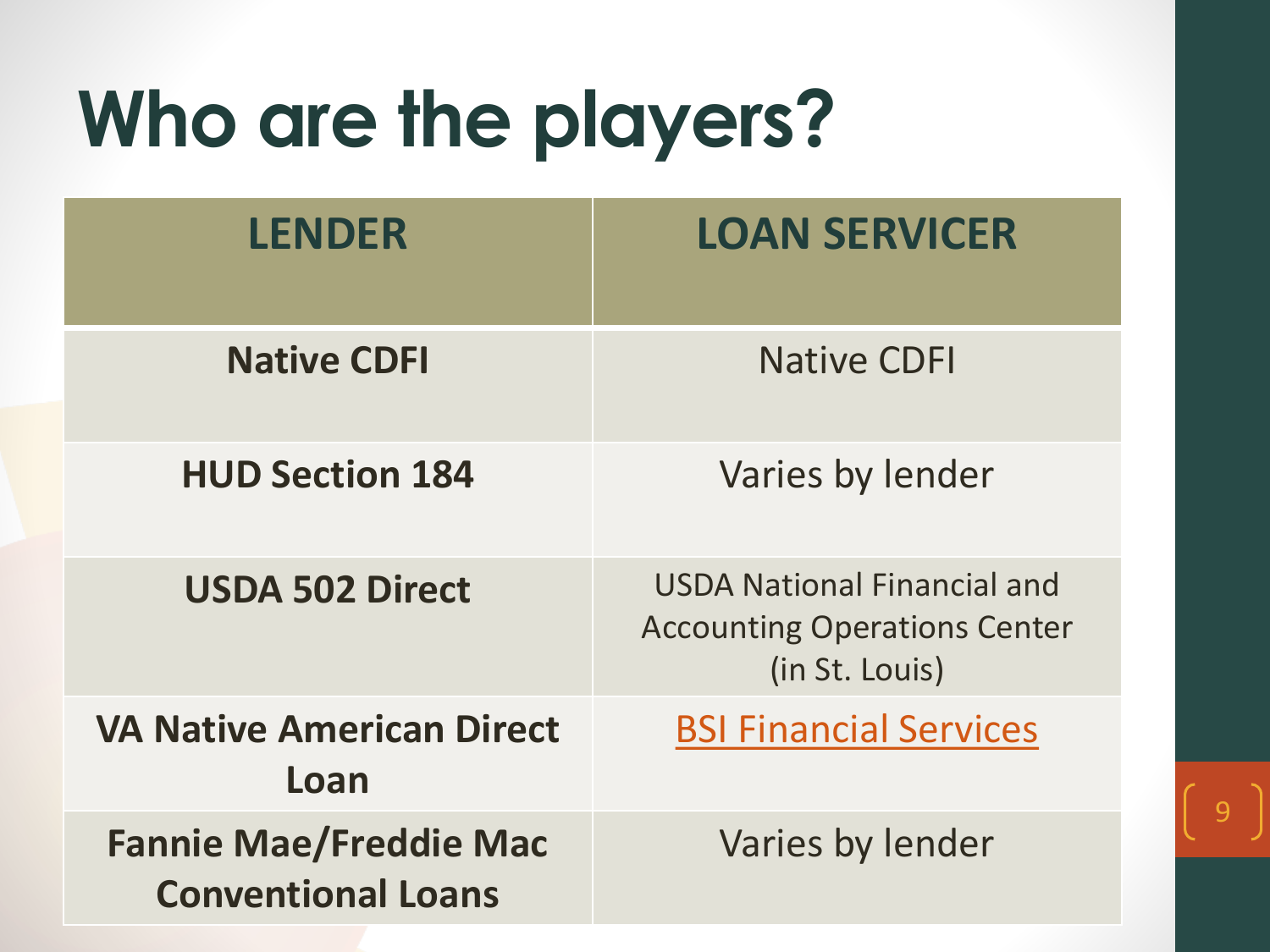# **Delinquency**

Failure to make a payment when it is due. A loan is generally considered delinquent when it is 30 or more days past due.

## **Default**

When a borrower fails to meet the terms of their loan agreement. Usually this is based on failure to make payments on time.

## **Foreclosure**

Legal process that occurs when a lender seizes and sells a borrower's home after the borrower has failed to repay the mortgage.

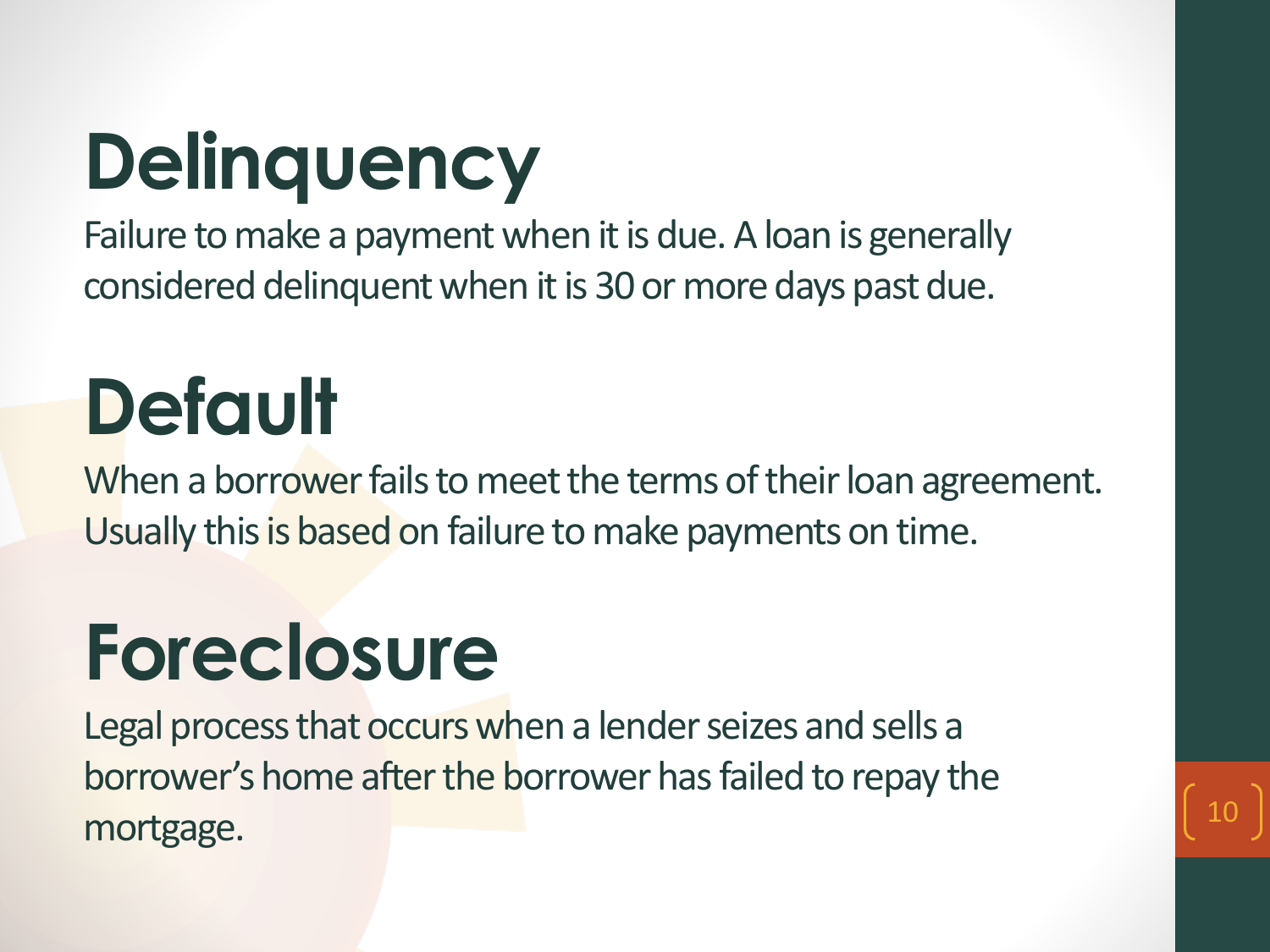

## **Mortgage Forbearance**

### [CFPB video](https://youtu.be/br5EPugsnLs)

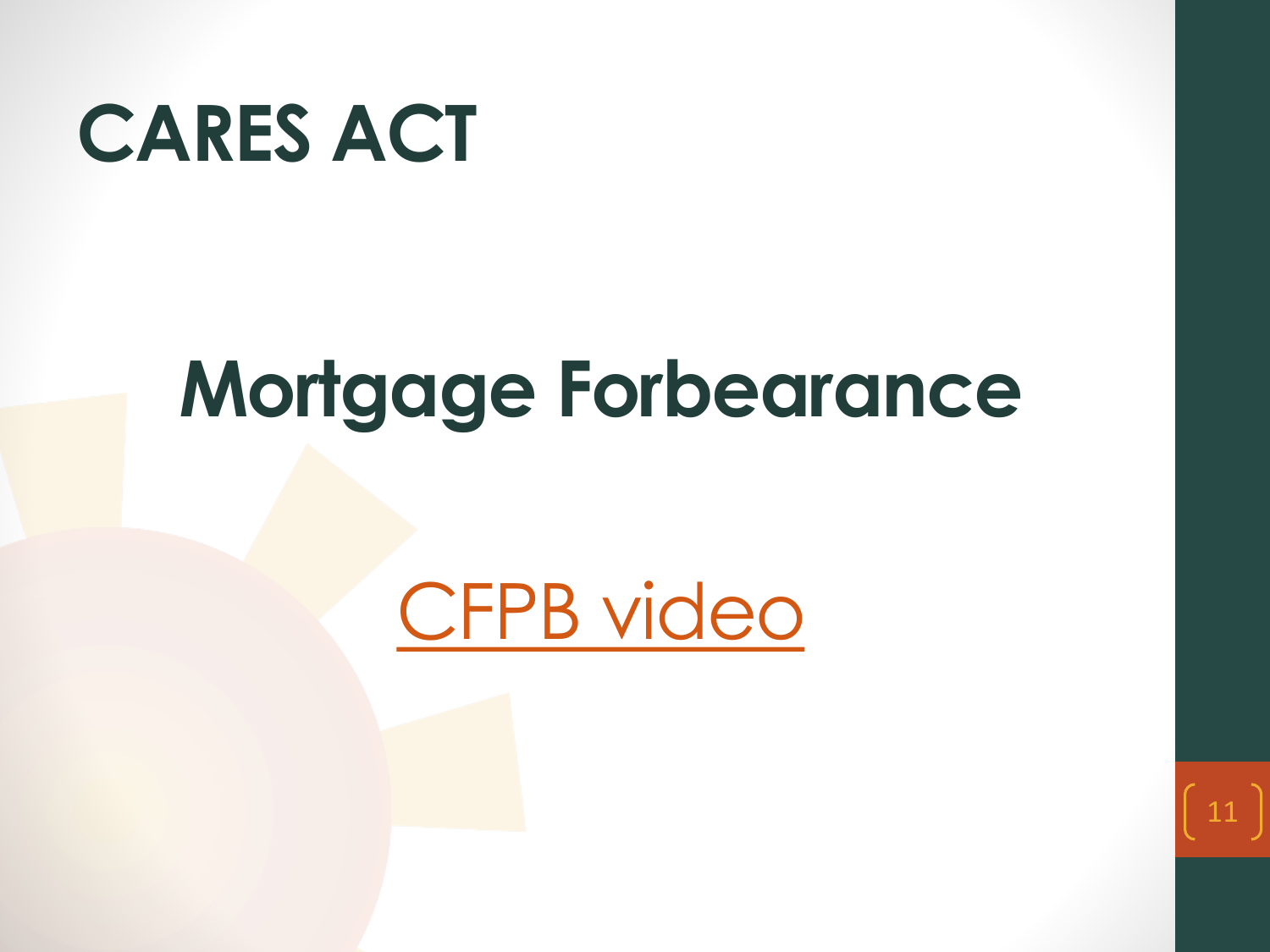## **Forbearance**

• Pause or reduce mortgage payments for a limited period of time

•Does not erase what you owe

• Missed or reduced payments must be paid in the future

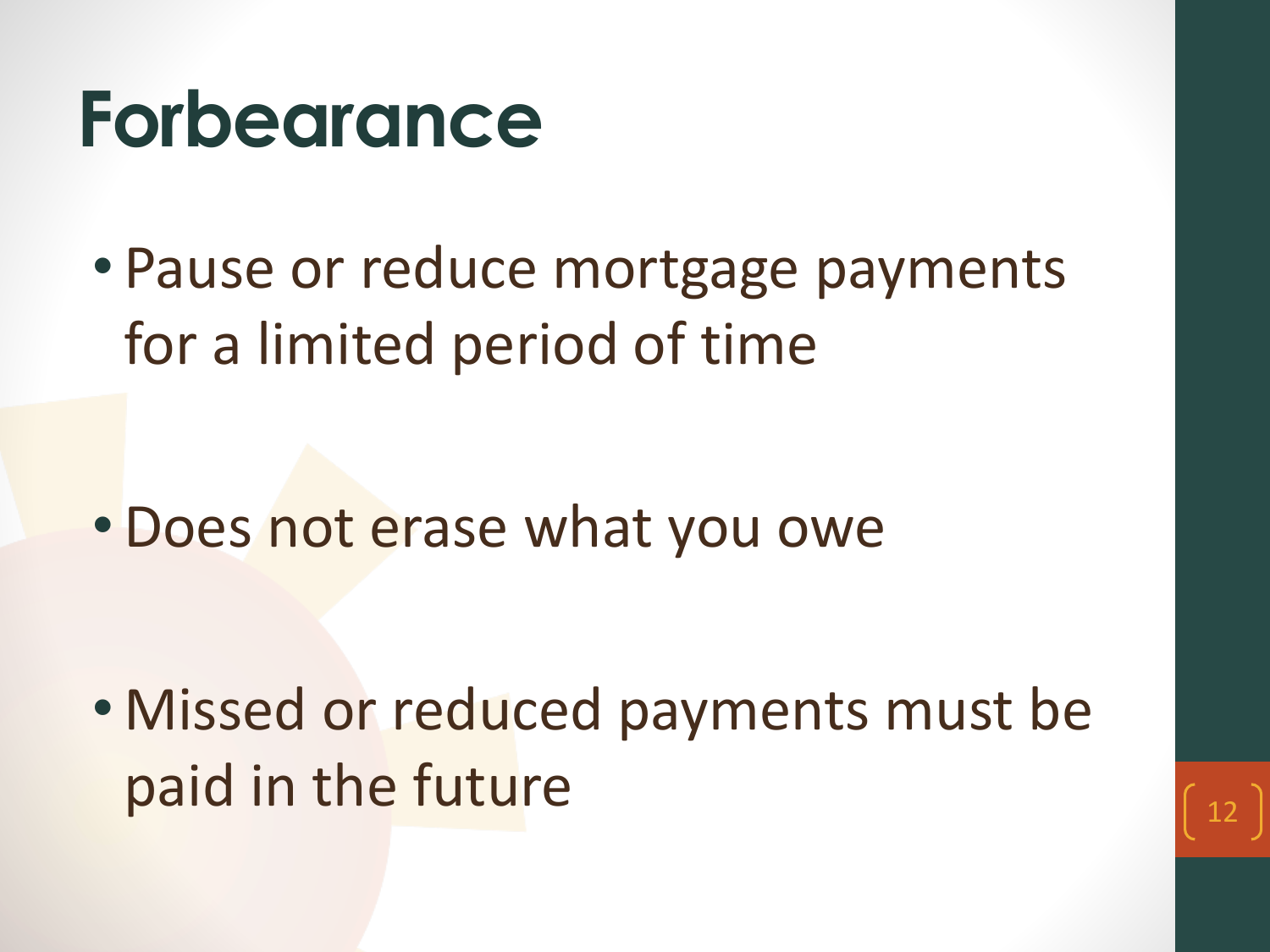## **CARES Act: Government Backed Mortgages**

CARES Act allows borrowers to temporarily suspend payments if you are experiencing financial difficulty due to the impact of the coronavirus on your finances.

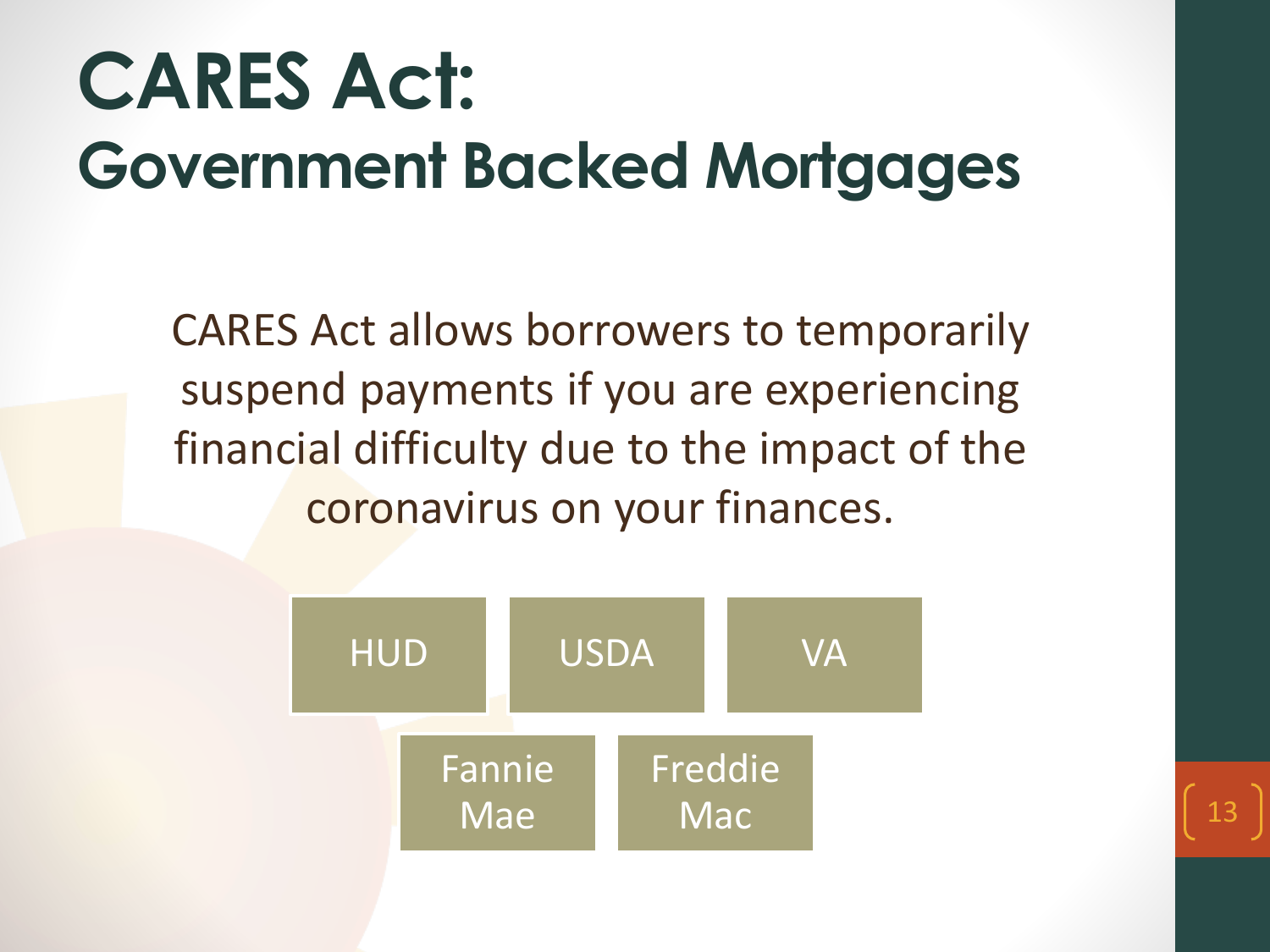### **CARES Act: Government Backed Mortgages**

- Right to request forbearance for up to 180 days.
- Right to request an extension up to an additional 180 days.
- Must contact loan servicer to request forbearance.
- Regular interest will still accrue but no new fees or  $\int 14$

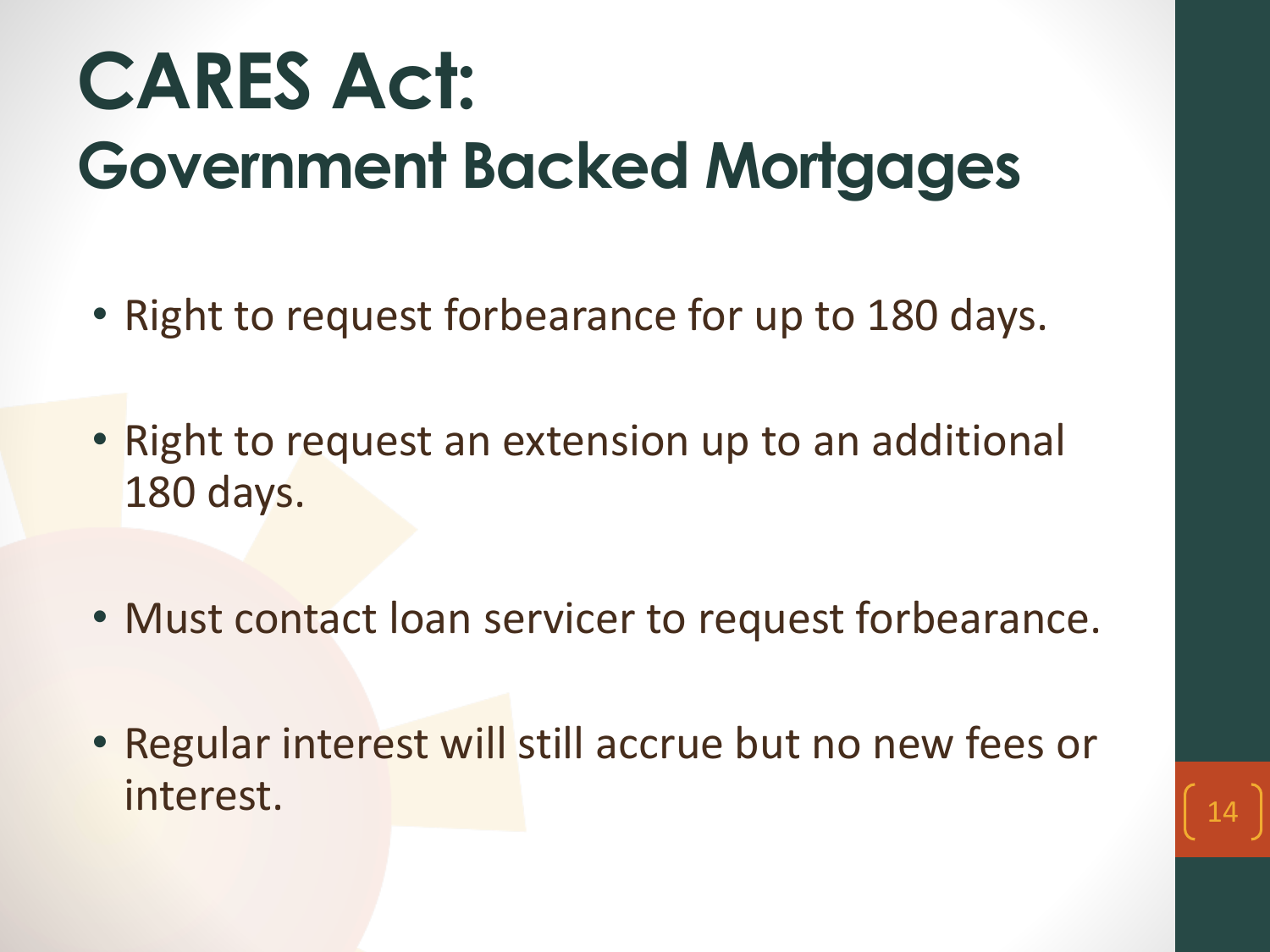## **Options After Forbearance**

- **Repayment Plan –** get caught up on past due amounts**:**
	- Pay the amount in a lump sum
	- Add an extra amount to your regular payments each month until the entire skipped amount is repaid
- **Loan modification –** change the original mortgage terms:
	- Extend the term of the loan
	- Reduce the interest rate
	- Reduce the principal (either through principal forgiveness or principal forbearance)
	- Or combination of the three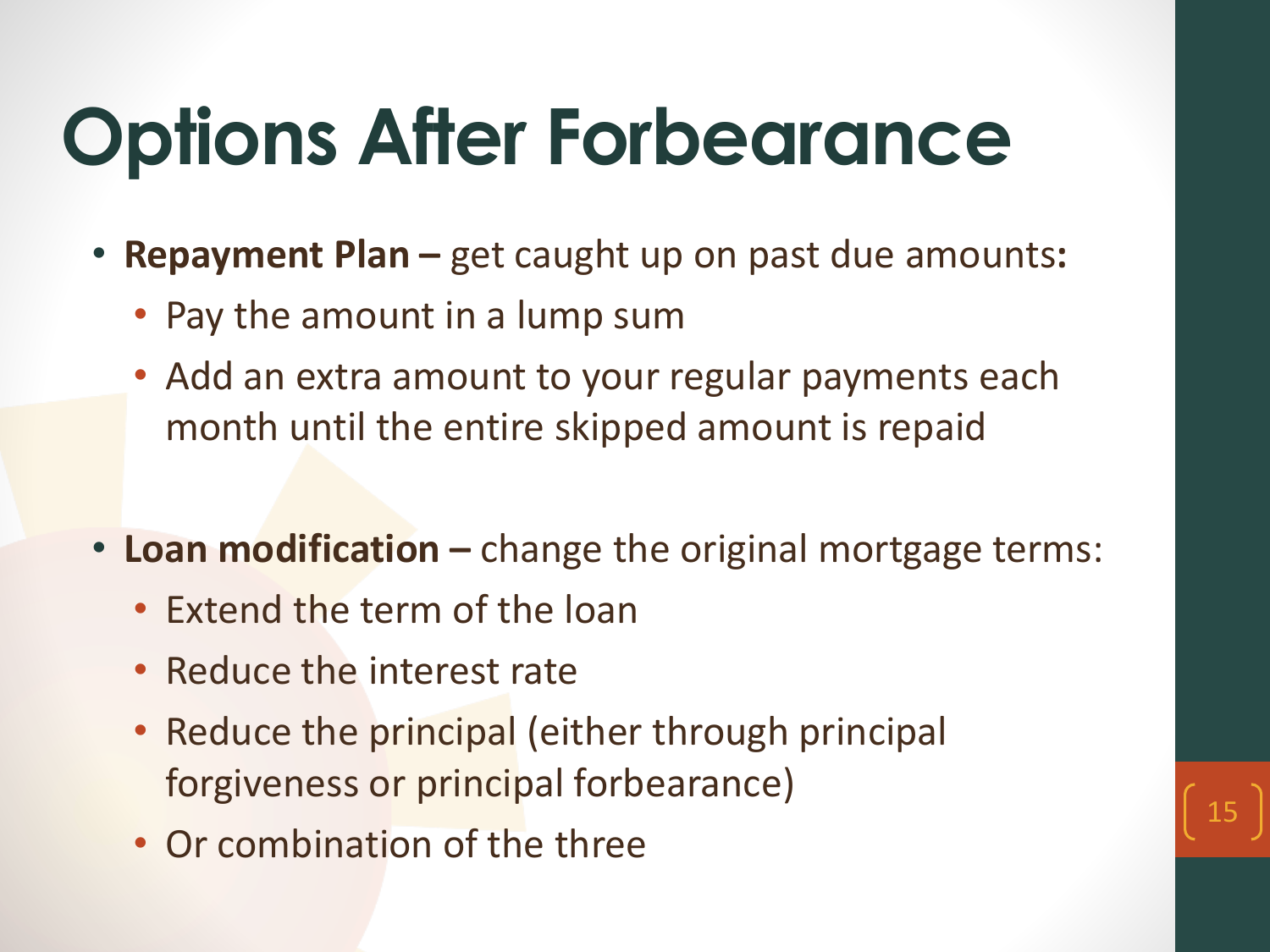## **Key Takeaways**

• If you **can** pay your mortgage, pay your mortgage.

• If you **can't** pay your mortgage, or can only pay a portion, contact your mortgage loan servicer immediately.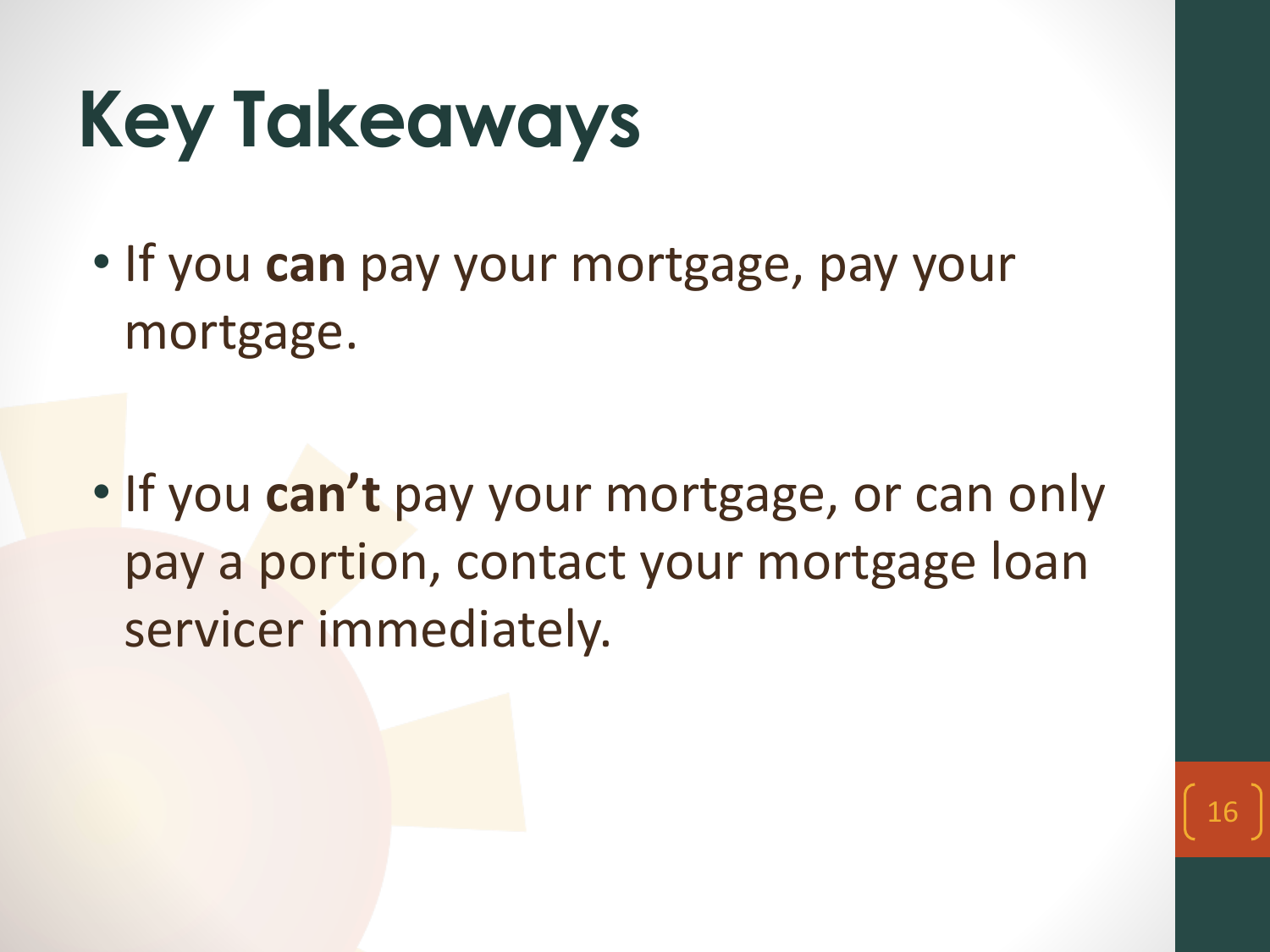## **Resources**

- [Consumer Financial Protection Bureau](https://www.consumerfinance.gov/coronavirus/) (CFPB)
- Urban Institute videos on loan servicing
	- [What is Mortgage Servicing?](https://www.urban.org/policy-centers/housing-finance-policy-center/projects/mortgage-servicing-collaborative/help-me-understand-mortgage-servicing/what-mortgage-servicing)
	- [Who is involved with Mortgage Servicing?](https://www.urban.org/policy-centers/housing-finance-policy-center/projects/mortgage-servicing-collaborative/help-me-understand-mortgage-servicing/who-involved-mortgage-servicing)
	- **[What is Default Servicing?](https://www.urban.org/policy-centers/housing-finance-policy-center/projects/mortgage-servicing-collaborative/help-me-understand-mortgage-servicing/what-default-servicing)**
- USDA 502 Direct [New Homeownership Information Guide](https://www.rd.usda.gov/files/RD-SFH-CustomerServiceInfoGuideEnglish.pdf)
- SDHDA press release for homeowners facing challenges: [https://blog.sdhda.org/homeowners-reach-out-to-loan](https://blog.sdhda.org/homeowners-reach-out-to-loan-servicers)servicers (17

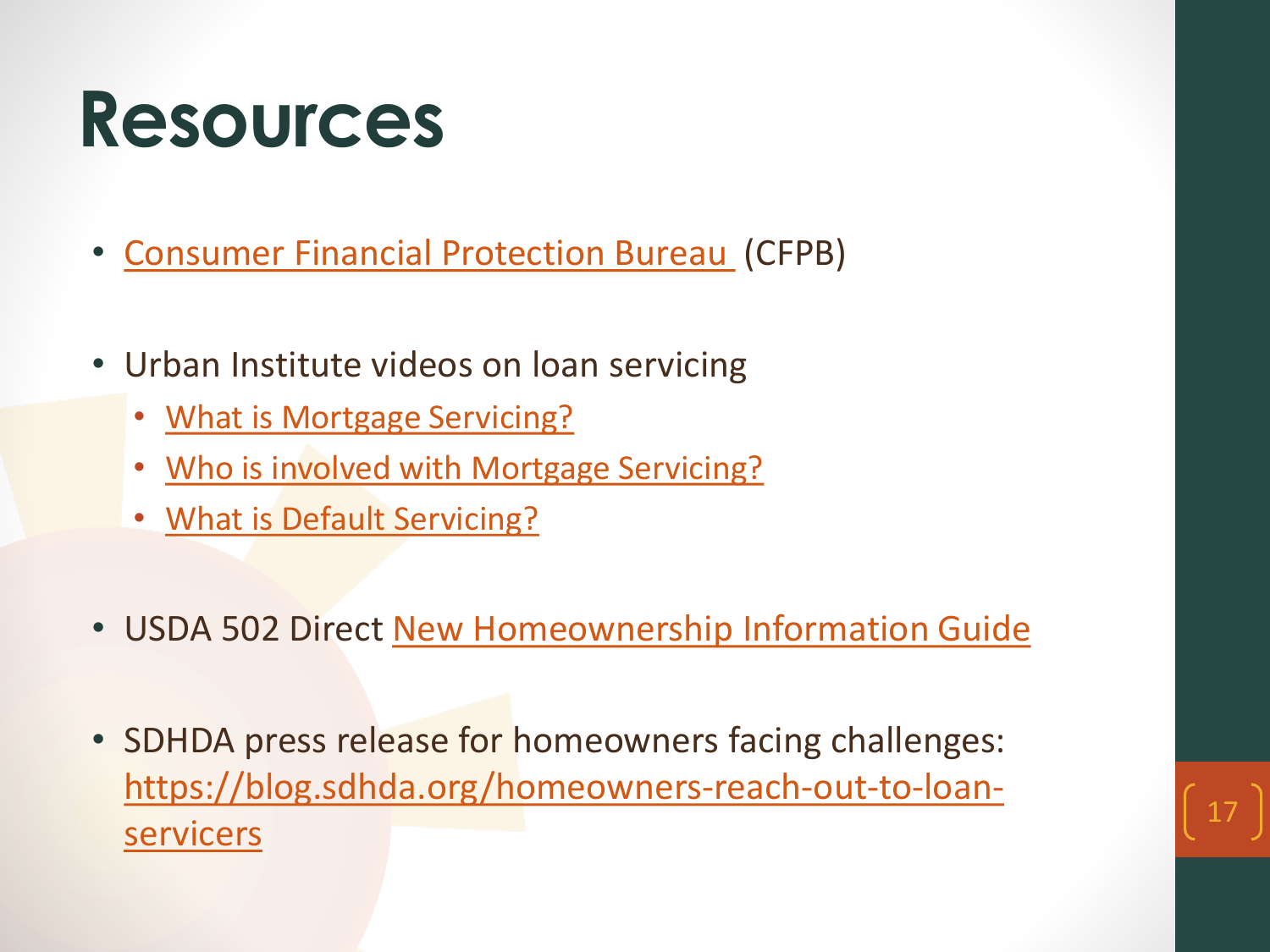#### **On the Horizon: SDNHOC Native** Homeownership Protection Plan